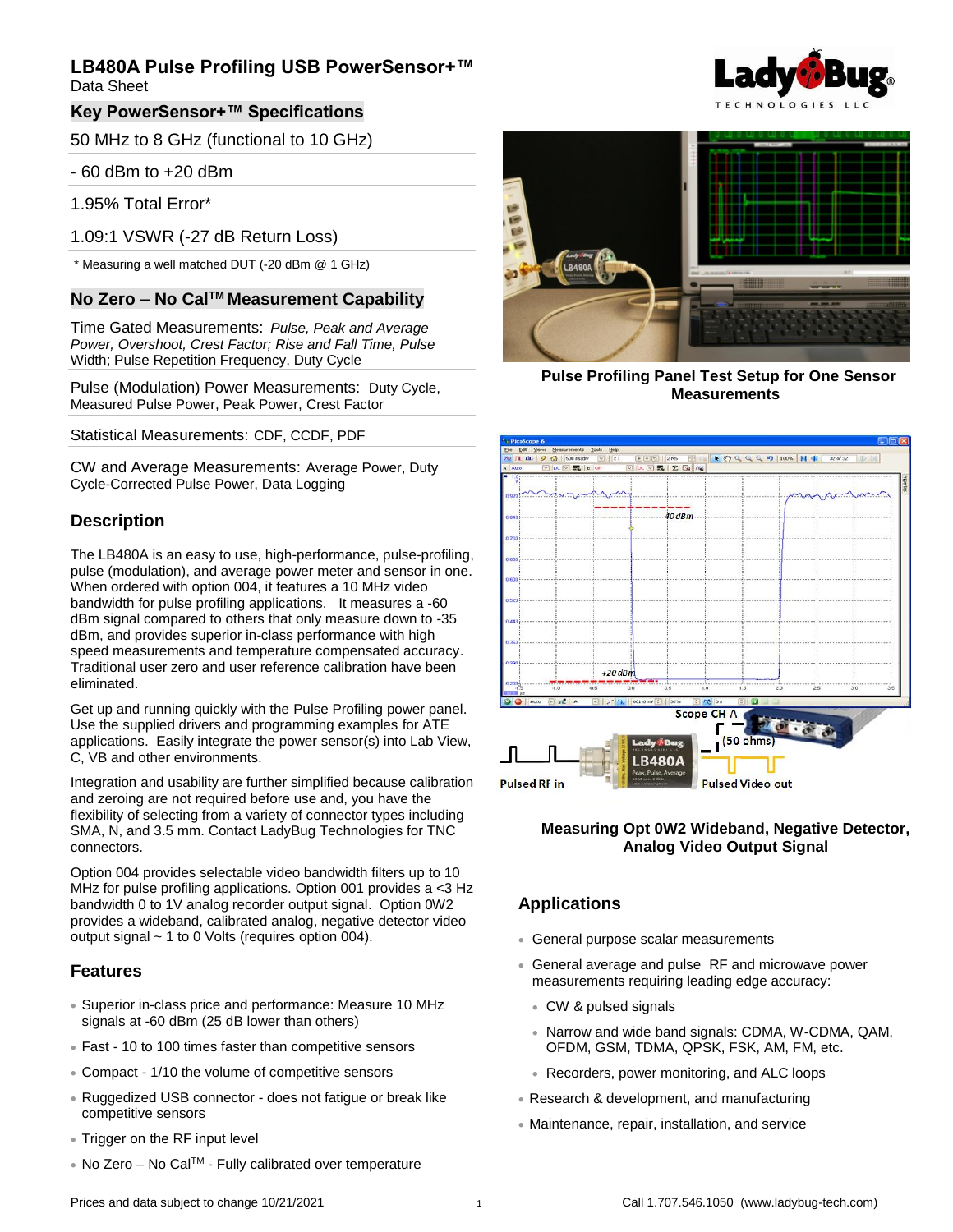#### **LB480A Pulse Profiling USB PowerSensor+™** Data Sheet



#### **LB480A PowerSensor+™ Specifications**

| <b>Parameter</b>                           | <b>LB480A</b>                                                                                                                                         |                |
|--------------------------------------------|-------------------------------------------------------------------------------------------------------------------------------------------------------|----------------|
| <b>Frequency Range</b>                     | 50 MHz to 8 GHz (functional to 10 GHz)                                                                                                                |                |
| <b>Dynamic Range</b>                       |                                                                                                                                                       |                |
| 50 MHz to 6 GHz                            | -60 dBm to $+20$ dBm                                                                                                                                  |                |
| 6 GHz to 8 GHz                             | $-50$ dBm to $+20$ dBm                                                                                                                                |                |
| <b>Accuracy</b>                            | Total Error (RSS) = $\sqrt{(Mm^2 + CF^2 + L^2 + N^2 + T^2 + Z^2)}$ Note 1                                                                             |                |
| Calibration Factor (NIST Traceable)        | <b>Specification</b>                                                                                                                                  | <b>Typical</b> |
| (Type N male)                              |                                                                                                                                                       |                |
| 50 MHz to 500 MHz                          | 4.0%                                                                                                                                                  |                |
| 500 MHz to 8 GHz                           | 1.7%                                                                                                                                                  |                |
| (SMA & Type-N Female)                      |                                                                                                                                                       |                |
| 50 MHz to 500 MHz                          | 4.0%                                                                                                                                                  |                |
| 500 MHz to 8 GHz                           | 2.5%                                                                                                                                                  |                |
| $(3.5 \, \text{mm})$                       |                                                                                                                                                       |                |
| 50 MHz to 500 MHz                          | 4.0%                                                                                                                                                  |                |
| 500 MHz to 8 GHz                           | 4.0%                                                                                                                                                  |                |
| <b>Linearity</b> Note 3                    |                                                                                                                                                       |                |
| (50 MHz to 100 MHz)                        |                                                                                                                                                       |                |
| $+15$ to $+20$ dBm                         | 7.00%                                                                                                                                                 |                |
| $+10$ to $+15$ dBm                         | 5.00%                                                                                                                                                 |                |
| $-60$ to $+10$ dBm                         | 4.00%                                                                                                                                                 |                |
| (100 MHz to 2 GHz)                         |                                                                                                                                                       |                |
| $+15$ to $+20$ dBm                         | 7.00%                                                                                                                                                 |                |
| $+10$ to $+15$ dBm                         | 5.00%                                                                                                                                                 |                |
| $-60$ to $+10$ dBm                         | 3.00%                                                                                                                                                 |                |
| (2 GHz to 8 GHz)                           |                                                                                                                                                       |                |
| $+15$ to $+20$ dBm                         | 5.00%                                                                                                                                                 |                |
| $+10$ to $+15$ dBm                         | 3.00%                                                                                                                                                 |                |
| $-60$ to $+10$ dBm                         | 2.00%                                                                                                                                                 |                |
| <b>Noise</b>                               | 1 second integration                                                                                                                                  |                |
| $\sqrt{(-30 \text{ to } +20 \text{ dBm})}$ | 0.22%                                                                                                                                                 |                |
| 50 MHz - 100 MHz                           | 0.22%                                                                                                                                                 |                |
| 100 MHz - 6 GHz                            | 0.04%                                                                                                                                                 |                |
| 6 GHz - 8 GHz                              | 0.04%                                                                                                                                                 |                |
| (-50 to -30 dBm)                           |                                                                                                                                                       |                |
| 50 MHz - 100 MHz                           | 0.22%                                                                                                                                                 |                |
| 100 MHz - 6 GHz                            | 0.04%                                                                                                                                                 |                |
| 6 GHz - 8 GHz                              | 0.15%                                                                                                                                                 |                |
| (-60 to -50 dBm)                           |                                                                                                                                                       |                |
| 50 MHz - 100 MHz                           | 0.44%                                                                                                                                                 |                |
| 100 MHz - 6 GHz                            | 0.15%                                                                                                                                                 |                |
| Zero Offset Note 3                         | $\{[(0.35 \text{ nW} \text{ @ } 25^{\circ}\text{C}) +  \Delta T  \times (0.025 \text{ nW} / \text{°C})] \pm 0.005 \text{ nW} / \text{month}\}$ Note 2 |                |

<sup>1</sup> Error term definitions: Mm (Mismatch); CF (Cal Factor); N (Noise); L (Linearity); T (Temperature); Z (Zero Offset). All error terms are converted to percentages for RSS calculation.

<sup>2</sup> Use the following formula to determine Zero Offset error (%):  $Z = (Zero$  Offset Power / Measured Power)100.

**<sup>3</sup>**Linearity and Zero Offset are measured as a combined specification as LadyBug sensors require no meter zeroing or reference calibration before use.

Q.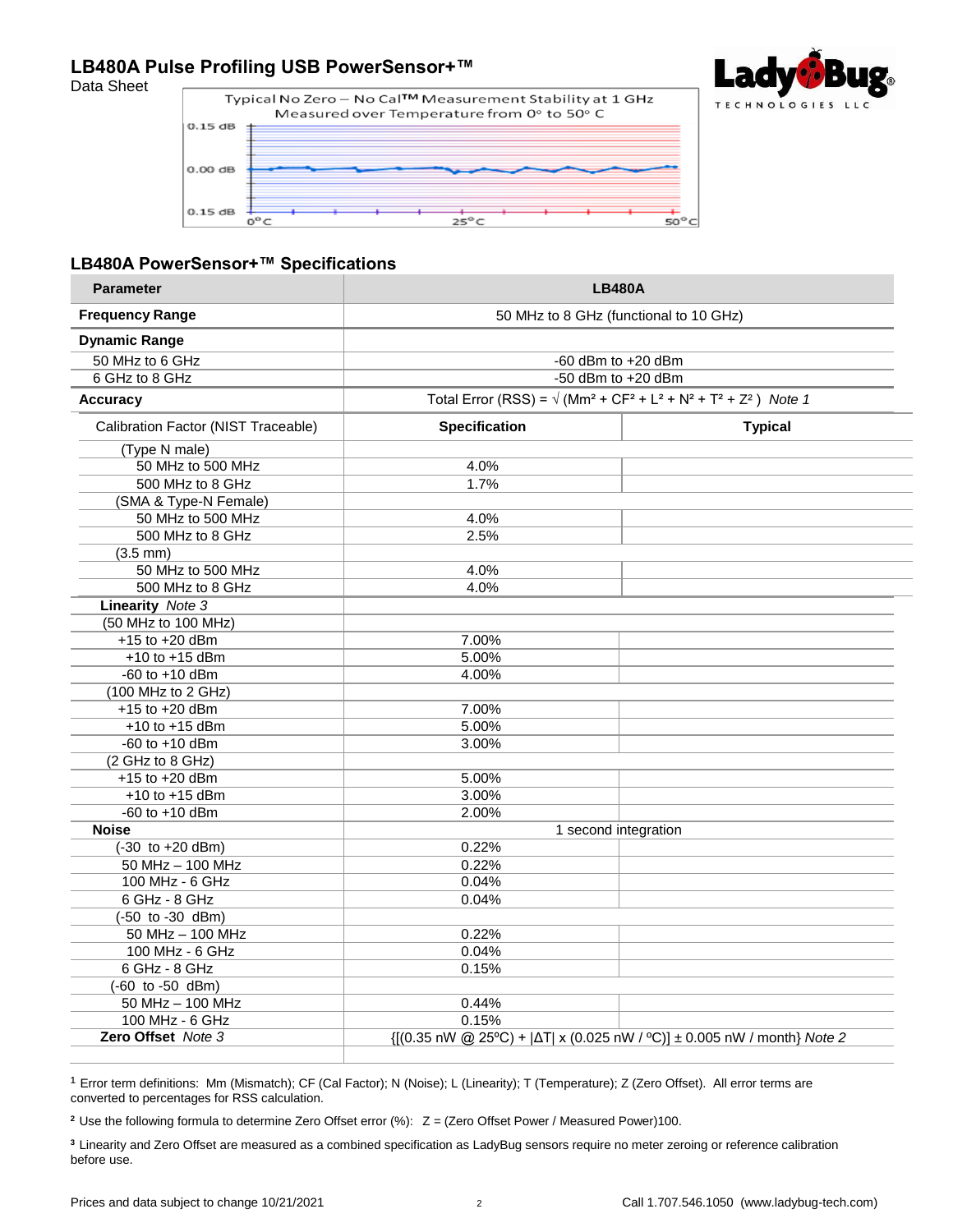



| <b>Parameter</b>                                       | <b>LB480A</b>                                                                         |  |
|--------------------------------------------------------|---------------------------------------------------------------------------------------|--|
| <b>Accuracy (continued)</b>                            |                                                                                       |  |
| Match Note 4                                           |                                                                                       |  |
| (Type N)                                               |                                                                                       |  |
| 50 MHz - 100 MHz                                       | 1.5:1 VSWR (14 dB Return Loss)                                                        |  |
| 100 MHz to 250 MHz                                     | 1.18:1 VSWR (21.7 dB Return Loss)                                                     |  |
| 250 MHz to 500 MHz                                     | 1.15:1 VSWR (23 dB Return Loss)                                                       |  |
| 500 MHz to 8 GHz                                       | 1.15:1 VSWR (23 dB Return Loss)                                                       |  |
| (super SMA)                                            |                                                                                       |  |
| 50 MHz - 100 MHz                                       | 1.5:1 VSWR (14 dB Return Loss)                                                        |  |
| 100 MHz to 250 MHz                                     | 1.18:1 VSWR (21.7 dB Return Loss)                                                     |  |
| 250 MHz to 500 MHz                                     | 1.09:1 VSWR (27 dB Return Loss)                                                       |  |
| 500 MHz to 8 GHz                                       | 1.09:1 VSWR (27 dB Return Loss)                                                       |  |
| $(3.5 \, \text{mm})$                                   |                                                                                       |  |
| 50 MHz - 100 MHz                                       | 1.5:1 VSWR (14 dB Return Loss)                                                        |  |
| 100 MHz to 250 MHz                                     | 1.18:1 VSWR (21.7 dB Return Loss)                                                     |  |
| 250 MHz to 500 MHz                                     | 1.09:1 VSWR (27 dB Return Loss)                                                       |  |
| 500 MHz to 8 GHz                                       | 1.09:1 VSWR (27 dB Return Loss)                                                       |  |
| Temperature (°C)                                       |                                                                                       |  |
| $40 - 50$                                              | 1.00% (plus 1%, 0 dBm to 10 dBm; plus 3%, 10 dBm to 20 dBm)                           |  |
| $30 - 40$                                              | 0.75% (plus 1%, 0 dBm to 10 dBm; plus 3%, 10 dBm to 20 dBm)                           |  |
| $20 - 30$                                              | 0.00%                                                                                 |  |
| $10 - 20$                                              | 0.75% (plus 1%, 0 dBm to 10 dBm; plus 3%, 10 dBm to 20 dBm)                           |  |
| $0 - 10$                                               | 1.00% (plus 1%, 0 dBm to 10 dBm; plus 3%, 10 dBm to 20 dBm)                           |  |
| <b>Maximum Average Power</b>                           | +20 dBm (100 mW)                                                                      |  |
| Damage Level                                           | +23 dBm (200 mW)                                                                      |  |
| <b>Maximum Pulse Power</b>                             | +20 dBm (100 mW)                                                                      |  |
| Damage Level                                           | +23 dBm (200 mW)                                                                      |  |
| <b>Maximum Peak-to-Average Ratio</b>                   |                                                                                       |  |
| 50 MHz to 6 GHz                                        | 80 dB                                                                                 |  |
| 6 GHz to 8 GHz                                         | 70 dB                                                                                 |  |
| <b>Internal Video Bandwidth</b>                        |                                                                                       |  |
| <b>Power Meter Measurements</b>                        | 10 MHz                                                                                |  |
| Pulse Profiling (standard)                             | 100 kHz                                                                               |  |
| Pulse Profiling (option 004)                           | 100 kHz, 200 kHz, 300 kHz, 500 kHz, 1 MHz, 2 MHz, 3 MHz, 5 MHz, 10 MHz                |  |
| 10 % to 90% Rise Time (option 004)                     | 54 ns (-70 to -20 dBm pulse measured @ 4 GHz)                                         |  |
| 10 % to 90% Fall Time (option 004)                     | 44 ns (-70 to -20 dBm pulse measured @ 4 GHz)                                         |  |
| Time Base                                              | $+/- 50$ ppm                                                                          |  |
| <b>Effective Sample Rate</b>                           | 48 MS/second                                                                          |  |
| <b>Measurements</b>                                    | 2000/second                                                                           |  |
| <b>Pulse Profiling Power Measurements</b>              | Pulse Power, Peak Power, Average Power, Droop, Rise Time, Fall Time, Overshoot, Pulse |  |
| (Time Gating to Analyze Pulse Parameters)              | Width, Pulse Repetition Frequency, Duty Cycle, Crest Factor (Peak-to-Average Ratio)   |  |
| <b>Pulse (Modulation) Power</b><br><b>Measurements</b> | Duty Cycle, Measured Pulse Power, Peak Power, Crest Factor (Peak-to-Average Ratio)    |  |
| <b>Statistical Measurements</b>                        | CDF, CCDF, PDF                                                                        |  |
| <b>Average Power Measurements</b>                      | Average Power, Duty Cycle-Corrected Pulse Power, Data Logging                         |  |
| <b>Display &amp; Data Processing Capability</b>        | Multiple sensors, displays, and traces                                                |  |
| <b>Markers</b>                                         | 5 pairs                                                                               |  |
| Gating                                                 | 5 pairs                                                                               |  |
| Scaling                                                | Linear, dB                                                                            |  |
| Trace                                                  | Averaging, offset, scaling, statistics                                                |  |

**<sup>4</sup>**The sensor must be powered (USB connected to a PC) for accurate match testing.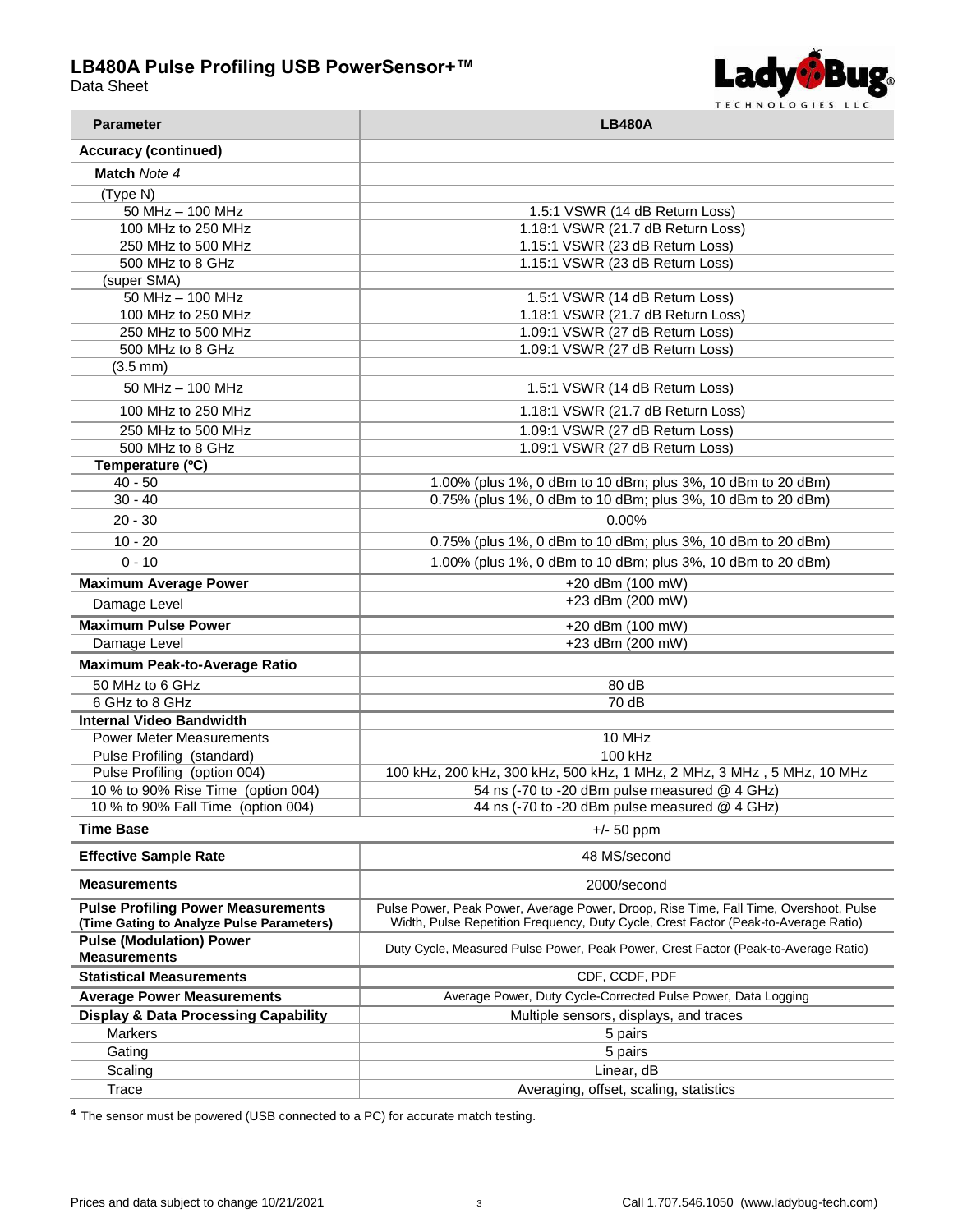П

Data Sheet



| <b>Parameter</b>                     | <b>LB480A</b>                                                    |  |
|--------------------------------------|------------------------------------------------------------------|--|
| <b>Trigger</b>                       | Standard                                                         |  |
| Resolution                           | 20.8 ns                                                          |  |
| Delay                                | 10 <sub>ms</sub>                                                 |  |
| Hold off                             | 250 ms                                                           |  |
| Modes                                | Single, Continuous                                               |  |
| Source                               | Internal, External                                               |  |
| <b>Trigger Rate</b>                  | 1 Hz to 750 KHz                                                  |  |
| <b>Trigger Off Time</b>              | 1 us minimum                                                     |  |
| <b>Internal Trigger</b>              |                                                                  |  |
| Level Mode                           | Manual, Auto                                                     |  |
| Signal Level Trigger Range           |                                                                  |  |
| 50 MHz to 6 GHz                      | $-45$ dBm to $+20$ dBm                                           |  |
| 6 GHz to 8 GHz                       | $-40$ dBm to $+20$ dBm                                           |  |
| Input                                | TTL compatible, rising or falling edge                           |  |
| VIH, minimum high-level input        | 2.0 V at +/- 10 uA                                               |  |
| VIL, maximum low-level input         | $0.8$ V at $+/- 10$ uA                                           |  |
| Connector type                       | SMB male (shared with recorder output)                           |  |
| Absolute maximum levels              | 5.5 V maximum, -0.5 V minimum                                    |  |
| Output (Not available with opt 0W2)  | TTL compatible, rising or falling edge                           |  |
| VOH, minimum high-level output       | 4.6 V at 1 mA                                                    |  |
| VOL, maximum low-level output        | $0.8$ V at -1 mA                                                 |  |
| Connector type                       | SMB male                                                         |  |
| Absolute maximum levels              | 5.5 V maximum, -0.5 V minimum                                    |  |
| <b>Recorder Out</b>                  | Option 001 (not available with opt 0W2)                          |  |
|                                      |                                                                  |  |
| Range                                | 0 to 1 V typical                                                 |  |
| Operating<br>Maximum Output          | 5 V, if in trigger mode (option 003)                             |  |
| Output Impedance / Bandwidth         | 1 K ohm typical / 3 Hz typical                                   |  |
| Sensitivity                          |                                                                  |  |
| Scale                                | Linear or dB, factory default to Linear                          |  |
| <b>Full Scale Value</b>              | User settable, factory default to Linear                         |  |
| Connector type                       | SMB male (shared with trigger input)                             |  |
|                                      |                                                                  |  |
| <b>Wideband Video Detector Out</b>   | Option 0W2 (Requires opt 004, not available with opt 001)        |  |
| Range                                |                                                                  |  |
| Voltage Output                       | 1 to 0 V typical (Negative Power Detecting)                      |  |
| Real-time Detected RF Power          | $-45$ to $+20$ dBm typical                                       |  |
| Output impedance / Bandwidth         | 50 ohm typical / 10 MHz typical                                  |  |
| Sensitivity                          | -13 mV / dB typical                                              |  |
| Connector type                       | SMB male (replaces Trigger Output)                               |  |
| <b>Recommended Calibration Cycle</b> | 1 year                                                           |  |
| <b>Environment, operating</b>        |                                                                  |  |
| Temperature                          | 0 °C to 55 °C                                                    |  |
| Humidity                             | 15% - 95% non-condensing                                         |  |
| Altitude                             | 10,000 feet (3,000 meters)                                       |  |
| <b>Environment, storage</b>          |                                                                  |  |
| Temperature                          | -25 °C to 85 °C                                                  |  |
| Humidity                             | 15% to 95% non-condensing                                        |  |
| Altitude                             | 50,000 feet (15,000 meters)                                      |  |
| <b>Physical</b>                      |                                                                  |  |
| Weight                               | 2.9 oz (82 g), plus connector weight                             |  |
| Size                                 | 1.6" (40 mm) diameter by 2.3" (71 mm) long plus connector length |  |
|                                      |                                                                  |  |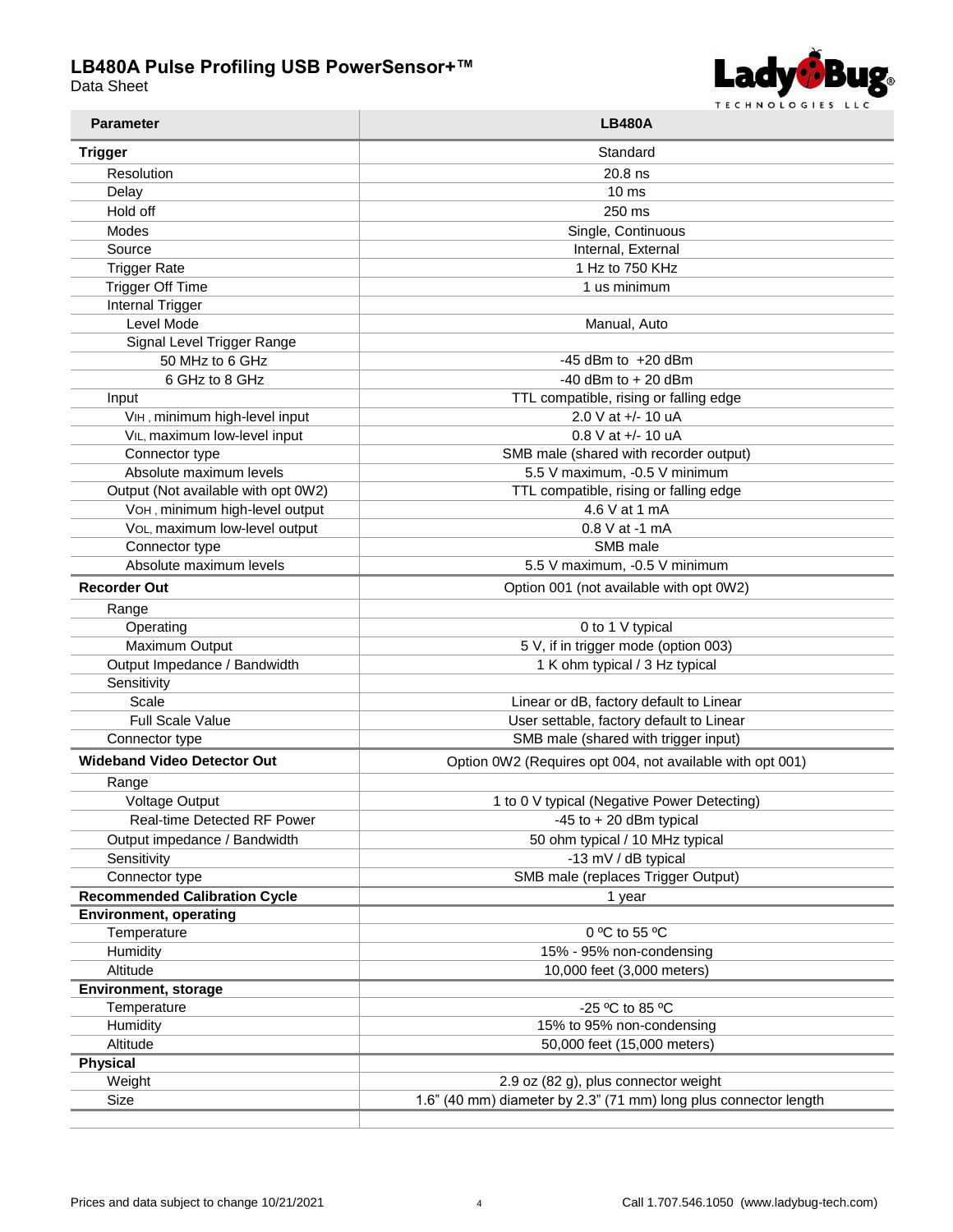

Data Sheet